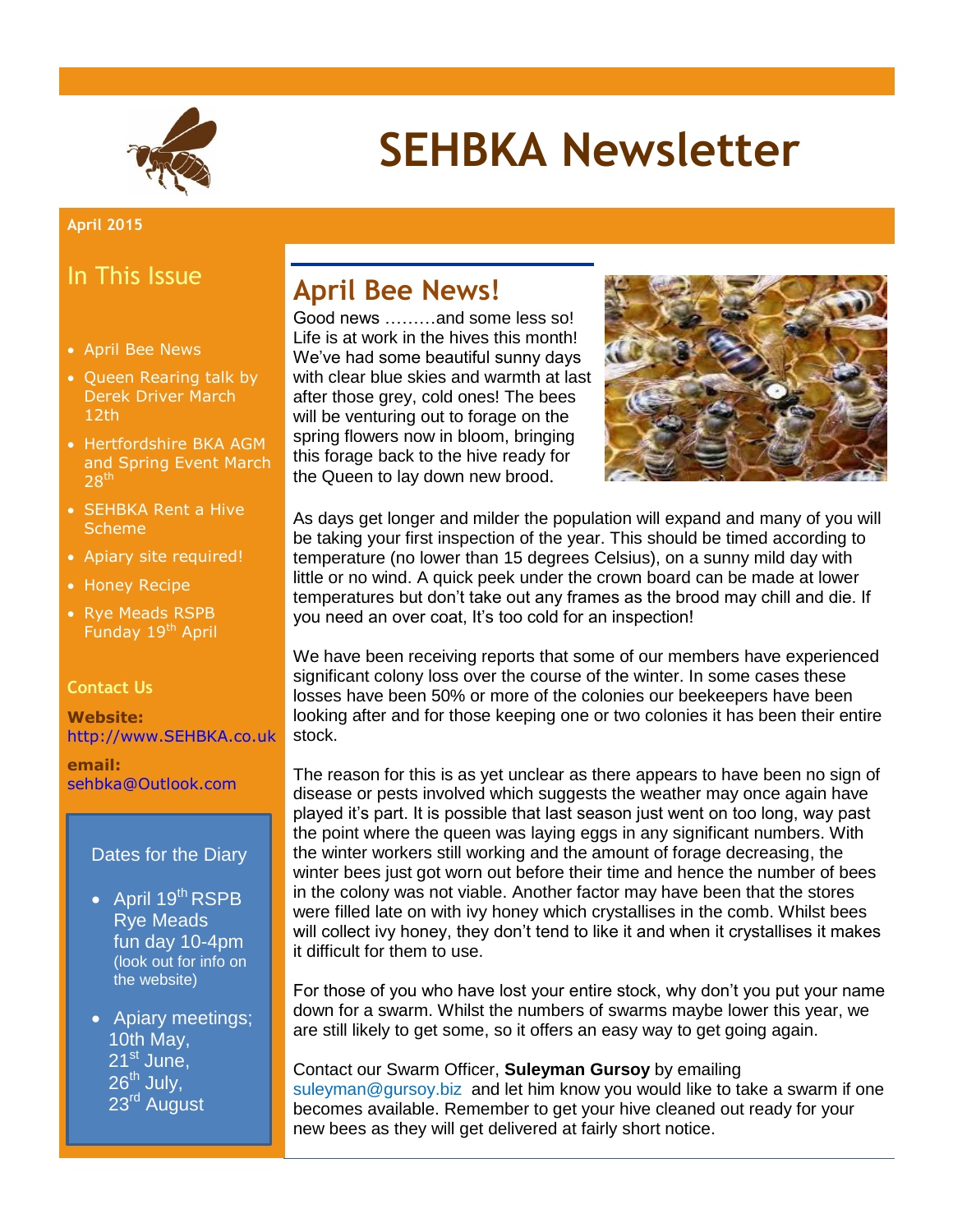### **Apiary Meetings**

Please would any members consider offering their apiaries for summer meetings? These apiary meetings are often a chance for members to socialize, share best practice and experience hands on beekeeping with a nice cup of tea (or even sometimes cake) afterwards! We have a few venues so far but not every month is filled as yet. Even if you only have two hives, it is always good to share best practice if you have suitable permission and access. Please contact Dave Canham on [multi.speed@ntlworld.com](mailto:multi.speed@ntlworld.com) as he would welcome any offers. Thank you.

## **Queen Rearing by Derek Driver - March 12th**

**Derek Driver** gave a very interesting talk on Queen Rearing at Pinewood School on Thursday 12<sup>th</sup> March. This was very well supported and attended with 17 members present. Andrew Bridgeman came from Bishop Stortford and took a day off work to attend, with Janet Doyle coming from Puckeridge! It was great to see this amount of enthusiasm and proof that members are grateful that those with expertise, such as Derek are willing to pass on their knowledge and skills. He provided a thorough overview of some of the various methods of queen rearing, bringing along related pieces of equipment and demonstrating how these are used. This kind of knowledge cannot be imparted through reading textbooks as the small practical tips he gave come from hard won experience. Thank you for a great instructive evening Derek! And to Pinewood School for the facilities and a good cup of tea!

## **Hertfordshire BKA AGM and Spring Event.**

At the Herts. AGM on the  $28<sup>th</sup>$  of March an amendment to the constitution was approved. This reduced the number of nominated committee members from each division from two to one, whilst at the same time introducing committee members who carry out particular tasks (e.g. Communications Officer, Examination Secretary, Education Officer, Events Officer etc.). The purpose is to make sure that Herts. BKA plays an active part in supporting the divisions, something some would argue hasn't happened in recent years. This approach was already running in the background and the change to the format of the afternoon, combining the AGM with a Spring Show, saw over 50 people turn up.



The event included a Bring and Buy sale, Honey tasting, microscopy, wax exchange and a number of commercial stalls. Our own **Roy Cropley** can be seen conducting business in the picture above on his wax exchange stall along with a picture of the honey tasting stall.